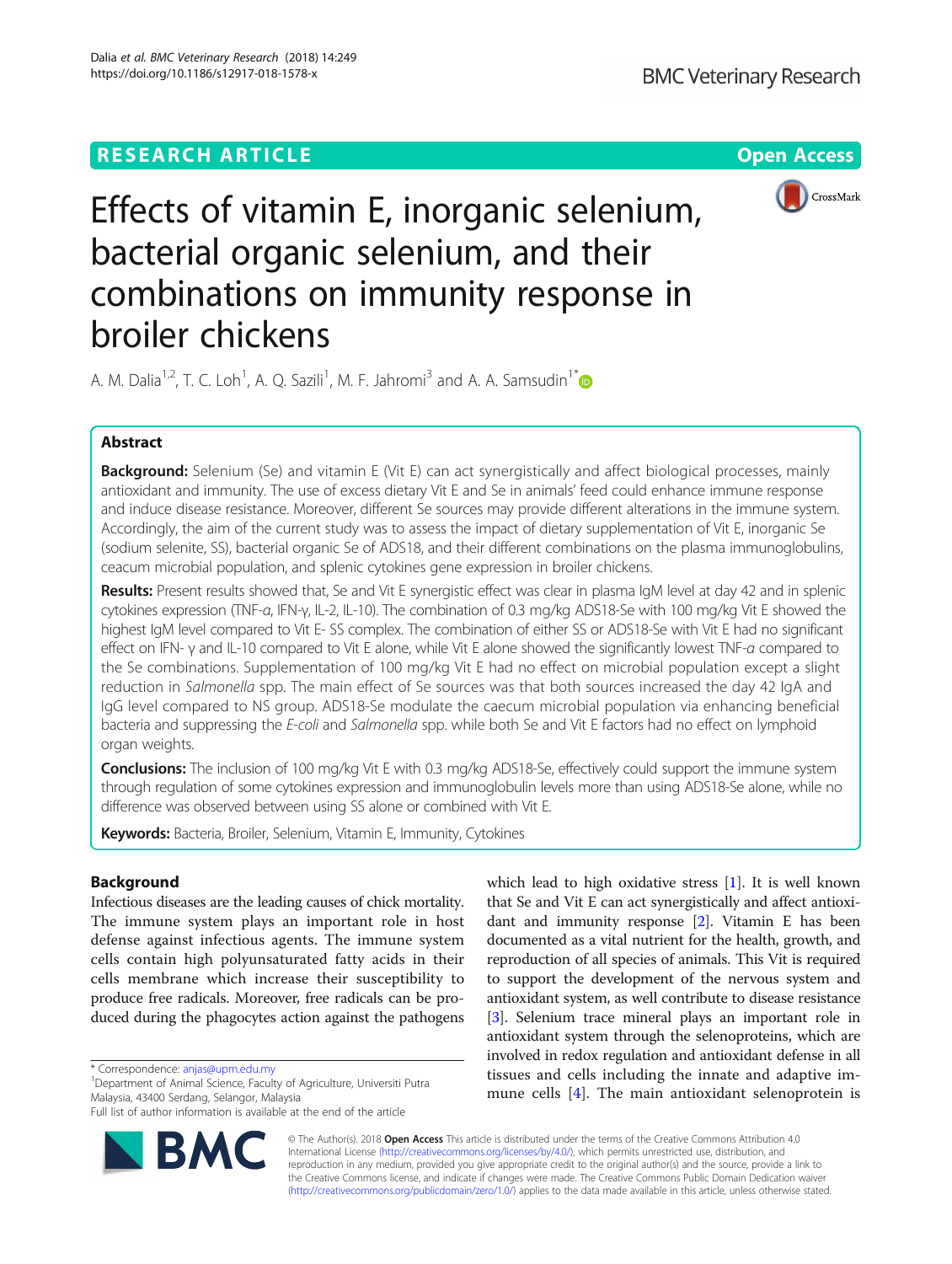glutathione peroxidase (GSH-Px), which reduce  $H_2O_2$ and peroxides to the water and corresponding alcohols [[5\]](#page-8-0). Antioxidant enzymes prevent reactive oxygen species production, which is formed normally during the body's biological process [[6](#page-8-0)]. Moreover, Se deficiency can damage the humoral immunity and cellular immunity, and deactivate B cells which results in immunoglobulin reduction [[7](#page-8-0)].

The use of excess dietary Vit E and Se for enhancing the immunity and suppressing disease has been studied. Dietary Vit E and Se combination has been shown to improve the humoral immunity and provide better immunity response  $[8]$  $[8]$ . Vitamin E has been shown to increase antibody production by enhancing the humoral immune response or by acting as an adjuvant. Moreover, combined Vit E and Se significantly increased serum IgG and IgM levels in mice after their exposure to sodium azide which have an immune-suppressive effect [[9\]](#page-8-0). In broiler chicken, higher antibody titer was observed when 0.06 mg/kg of Se was combined with 150 IU/kg Vit E in the diet, while higher cellular immunity was reported in the diet which included 300 IU/kg Vit E and 1 mg/kg Se [\[10\]](#page-8-0). Furthermore, the antibody titer increased when 125 mg/kg Vit E and 0.5 mg/kg Se were supplemented to the diet, and the author suggested that Se and Vit E combination improved the humoral immunity through the induction of immunoglobulins, especially IgM, which is released after the initial antigen exposure [[11](#page-8-0)]. Selenium and Vit E together also may affect the proliferation of lymphoid cells and increase circulatory immunoglobulins and immune complexes, which would enhance antibody responses [\[8](#page-8-0)].

In the poultry industry, usually, Vit E is supplemented as α-tocopherol, which is the most abundant and bioavailable form, while dietary Se is supplemented as sodium selenite, however, recent studies demonstrated that organic Se such as seleno-aminoacids is more bioavailable than sodium selenite [\[12,](#page-8-0) [13](#page-8-0)]. Moreover, organic Se has the ability to accumulate Se in the animal's tissues when the received amount of Se is higher than the body requirement [\[14](#page-8-0)]. Organic Se can be produced biologically through microbial reduction process. Klebsiella pneumonia (ADS18) isolated from hot spring water and was associated with high biomass organic Se-containing protein which can be used as Se source. Although it is well recognised that Se and Vit E interaction can enhance the antioxidant system, scientific data about the effect of Vit E and organic Se combination on broiler chicken is limited, and to the best knowledge of this researcher, no study has compared the combination of Vit E with organic Se versus inorganic source and no study use the bacterial organic Se in combination with Vit E. Accordingly, the aim of the current study was to assess the impact of dietary supplementation of Vit E, inorganic Se, bacterial organic Se of ADS18, and their different combinations on the plasma immunoglobulins, ceacum microbial population, and splenic cytokines gene expression in broiler chickens.

## **Methods**

## Birds and experimental design

Two hundred and sixteen ( $n = 216$ ) day-old female broiler chicks (Cobb, 500) were sourced from a commercial hatchery (Ayamas LI Pt. Ltd.) and housed in battery cages. Each cage was equipped with one tube feeder and one bell drinker. On arrival, the chicks were individually wing banded, weighed, and randomly divided into six dietary groups, with each group having six replicates with six chicks per replicate. The experimental design was a factorial complete randomised design of two factors; Se (2 sources) x Vit E (2 levels). The birds had access to the feed and water ad libitum. All birds were subjected to vaccination against bronchitis (IB) and Newcastle disease (ND) on day 7, and against infectious bursal disease on day 14, through the intraocular route. A basal diet was formulated based on the nutrient requirements for starter and finisher stages (Table [1](#page-2-0)). The starter and finisher diets were offered to the broiler chickens from 0 to 21 and from 22 to 42 days of age, respectively. The treatment groups included T1 = basal diet, T2 = basal diet + 100 mg/kg  $\alpha$ -tocopherol acetate,  $T3$  = basal diet + 0.3 mg/Kg feed sodium selenite,  $T4 =$  basal diet  $+0.3$  mg /kg feed ADS18 Se, T5 = basal diet + 0.3 mg/kg feed sodium selenite+ 100 mg/kg α-tocopherol acetate, T6 = 0.3 mg/kg feed ADS18 Se + 100 mg/kg α-tocopherol acetate. The organic Se of ADS18 was prepared according to the method described by Dalia et al. [\[15\]](#page-8-0), and administered orally equivalent to the dietary 0.3 mg/kg feed, based on the feed intake of the previous day. Other groups was treated orally using distilled water. The body weight was weighed individually and daily feed intake was recorded for each replicate.

### Samples and data collection

At day 21 and 42, 12 representative birds (selected randomly as 2 birds/pen) from each treatment were slaughtered for sampling in accordance with the procedures outlined in MS1500:2009 (Department of Standards Malaysia, 2009) which allows animal to be slaughtered by severing the jugular vein, without being stunned, with a razor sharp knife. In this study the slaughter was performed by a certified and highly experienced technician with a sharp knife. In this study, sustained absence of corneal reflex and rhythmic breathing were strictly monitored and checked to ensure that each individual bird was dead prior to further processing and sampling. Samples of blood, spleen, thymus, bursa of Fabricius, and ceacum digesta were collected and kept at − 80 C° for further analysis. Upon chicken slaughtering, part of spleen organ was collected in RNA-later Stabilisation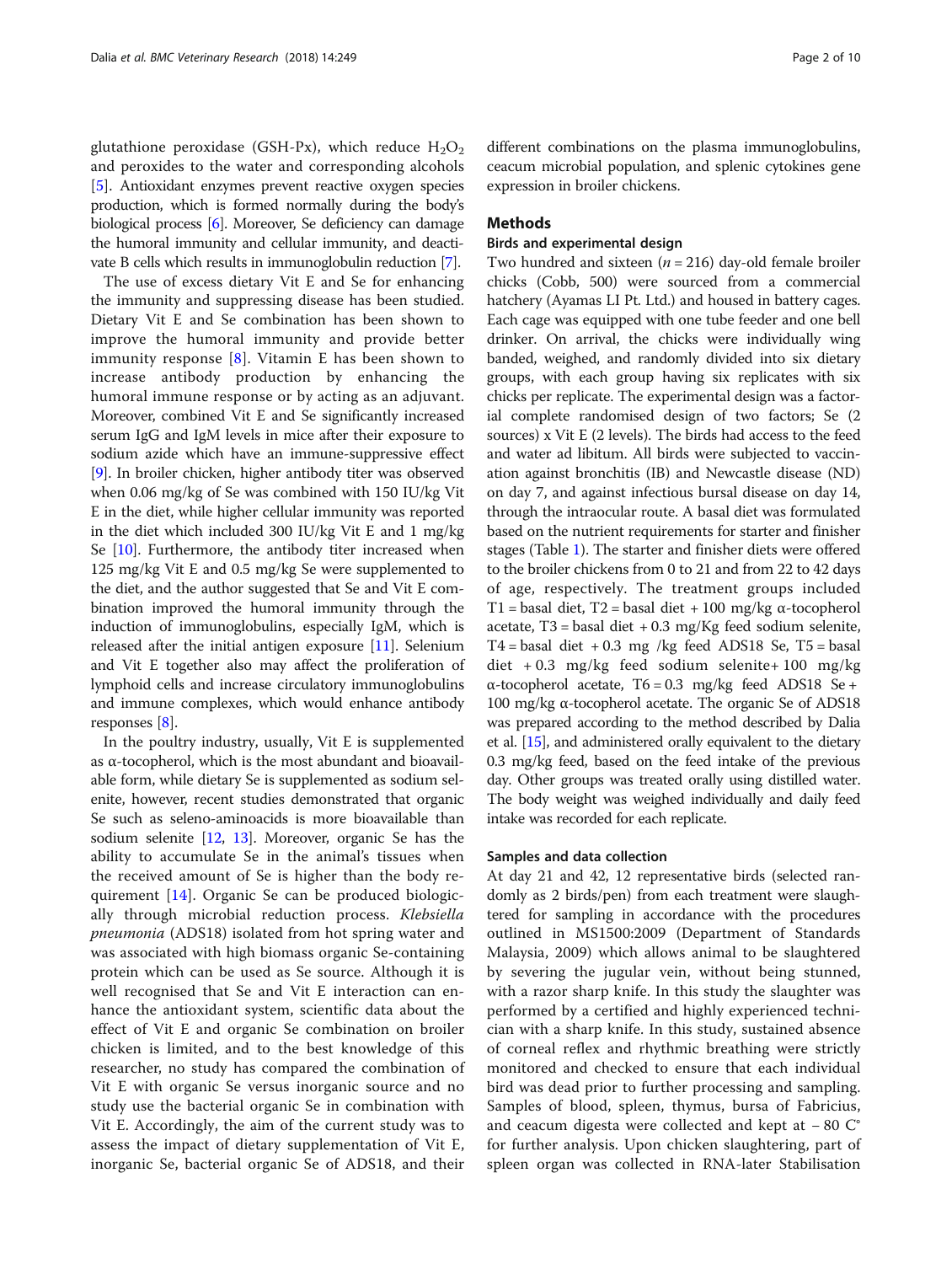<span id="page-2-0"></span>Table 1 The ingredients of the basal diet

| Starter % | Finisher % |
|-----------|------------|
| 52.5      | 56.250     |
| 5.00      | 6.00       |
| 32.50     | 30.00      |
| 5.15      | 3.25       |
| 0.25      | 0.25       |
| 0.25      | 0.25       |
| 1.60      | 1.85       |
| 0.60      | 0.35       |
| 0.30      | 0.30       |
| 0.15      | 0.15       |
| 0.10      | 0.10       |
| 0.15      | 0.15       |
| 0.10      | 0.10       |
| 0.135     | 1.00       |
|           |            |
| 3081.1    | 3152.8     |
| 22.04     | 20.09      |
| 7.57      | 8.004      |
| 1.189     | 1.0440     |
| 0.786     | 0.768      |
| 0.472     | 0.450      |
| 0.085     | 0.099      |
| 224.9     | 167.1      |
|           |            |

<sup>a</sup>Mineral premix provided the following per kg diet: iron 120 mg, manganese 150 mg, copper 15 mg, zinc 120 mg, iodine 1.5 mg, and cobalt 0.4 mg <sup>b</sup>Vitamin premix provided the following per kg diet: Vitamin A (retinyl acetate) 10.32 mg, cholecalciferol 0.250 mg, vitamin E (DL-tocopheryl acetate) 90 mg, vitamin K 6 mg, cobalamin 0.07 mg, thiamine 7 mg, riboflavin 22 mg, folic acid 3 mg, biotin 0.04 mg, pantothenic acid 35 mg, niacin 120 mg and pyridoxine 12 mg

.<br>Toxin binder contains natural hydrated sodium calcium aluminium silicates to reduce the exposure of feed to mycotoxins

<sup>d</sup>The Se content measured using ICP.MS.

e Vit E content measured using spectrophotometer

Reagent (Qiagen, Germany) and processed for storage at − 80 °C, according to the manufacturer's instructions.

#### Plasma immunoglobulin concentration

Blood samples were collected at days 21 and 42 in vacutainer tubes containing ethylene diamine tetra acetic acid (EDTA). The samples were centrifuged at 3000 rpm for 15 min at 4 °C, and the plasma was stored at − 80 °C until antibody analyses. The chicken immunoglobulin (IgA, IgG, and IgM) were established employing commercial kits (Chicken IgA ELISA, Immunology Consultants Laboratory, Inc. USA), (Chicken IgM ELISA, Immunology Consultants Laboratory, Inc., USA), and (CEA544Ga, Enzyme-linked Immunosorbent Assay Kit, Cloud-Clone Corp., USA), respectively, following the manufacturer's instructions.

## Analysis of caecal bacteria by quantitative real-time PCR

Collection of the caecal digesta was done directly after slaughter and kept at − 20 °C before it was used for quantification of caecal microbial population. The populations of Lactobacillus spp., Bifidobacteria spp., Enterococcus spp., *Enterobacteria* spp., *E. coli*,. and *Salmonella* spp. were established following the procedure reported by Navidshad et al. [\[16\]](#page-8-0). The genomic DNA extraction from the caecal digesta was done by using QIAamp® DNA Stool Mini kits following the manufacturer's instructions. DNA concentration and purity were measured with a Nanodrop ND-1000 spectrophotometer. Standard curves created by amplifying a known amount of target bacteria DNA were formed using serial dilution of PCR products from pure cultures of the targeted bacteria. The qPCR reaction was carried out using master mix of maxima SYBR® Green qPCR Master Mixes, ROX solution (Cat. no. K0252, Thermo Scientific Fermentas, UK). The primer sequences and annealing temperature of the targeted caecal bacteria used in this study are shown in Table [2.](#page-3-0) Each reaction volume comprised 12.5 μL of SYBR Green Master Mix, 1 μL of 10 μM forward primer, 1 μL of 10 μM reverse primer, 2 μL of DNA samples and 8.5 μL of molecular H2O. The qPCR assay was carried out with the BioRad CFX96 real-time PCR system (BioRad, USA) by utilising optical grade plates as follows: the reaction conditions consisted of an initial denaturation at 94 °C for 5 min, then by 40 cycles of denaturation at 94 °C for 20 s, primer annealing at 55 °C total bacteria, 58 °C for Lactobacilli spp., 60 °C for Bifidobacteria spp., and 50 °C for Salmonella spp., E. coli, Enterococcus spp., and Enterobacteria spp. for 30 s respectively, and extension at 72 °C for 20 s. To verify the specificity of amplification melting curve analysis was performed following the last cycle of each amplification.

## RNA isolation and real-time RT-PCR for cytokines gene expression

For RNA extraction, 30 mg of tissues was extracted using the RNeasy® Mini kit (Cat. No. 74104, Qiagen, Hilden, Germany). The concentration of the extracted RNA was examined with NanoDrop ND-1000 UV-Vis Spectrophotometer (NanoDrop Technologies, Wilmington, DE, USA) at 260/280 nm absorbance. Then I μg of extracted RNA was reversely transcribed employing the Quantitect® reverse transcription kit as per manufacturer's instructions.

Real-time PCR was carried out with the use of Bio-Rad CFX96 Touch (Bio- Rad Laboratories, Hercules, CA, USA), in 96-well optical reaction plates. The GAPDH was taken as the reference gene to normalise the targeted genes. Primers were designed according to Table [3](#page-3-0). Realtime qPCR analyses were conducted using 25 μL PCR master mix containing 12.5 μL SYBR Green Master Mix, 1 μL forward primer, 1 μL reverse primer, 2 μL template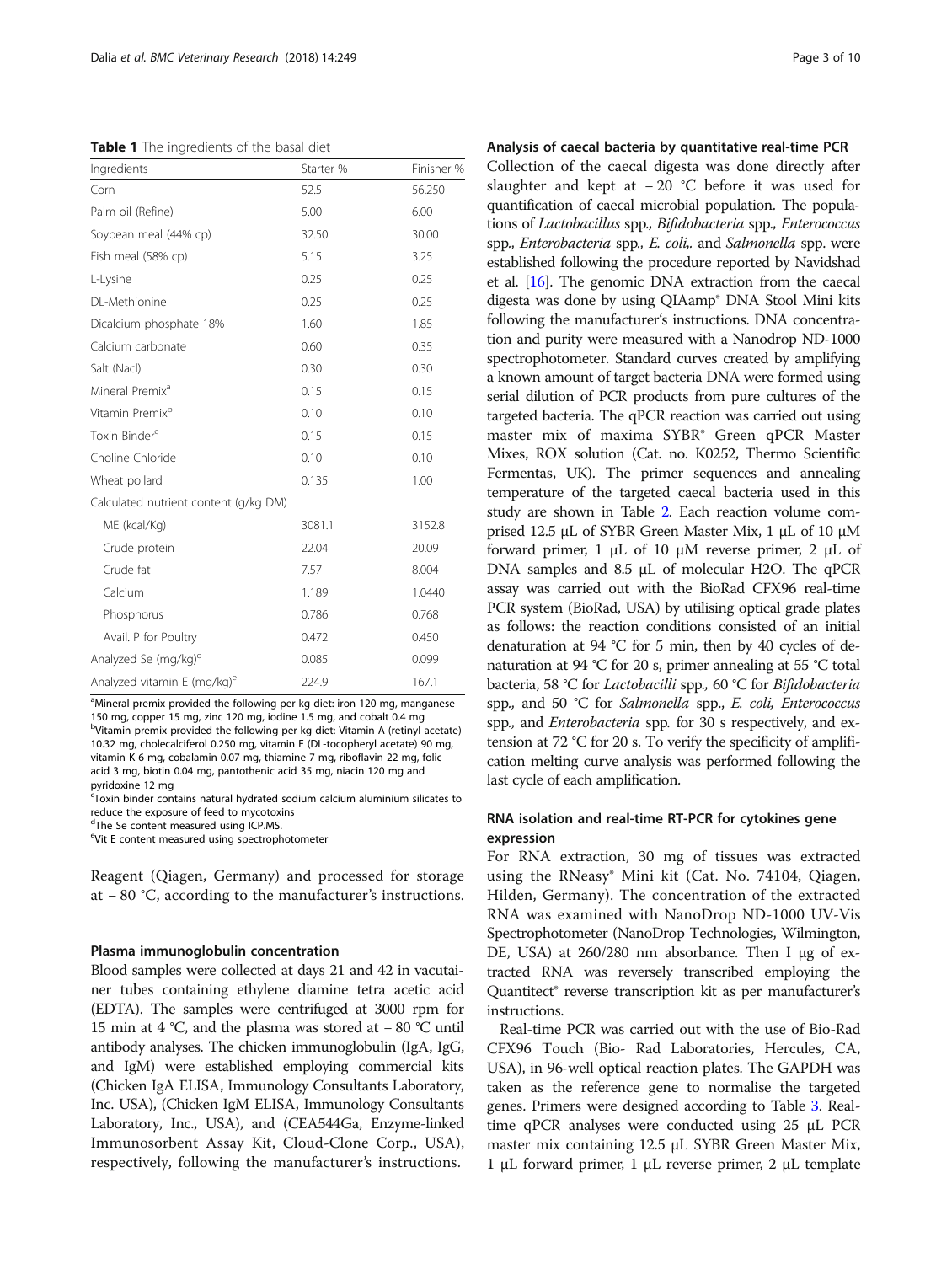| Microorganism           | Primer                                                              | Size of amplified fragments (bp) | References |
|-------------------------|---------------------------------------------------------------------|----------------------------------|------------|
| <i>Lactobacillus</i>    | F-5'-CATCCAGTGCAAACCTAAGAG-3'<br>R-5'-GATCCGCTTGCCTTCGCA-3'         | 341                              | [42]       |
| Enterococcus genus      | F-5'-CCCTTATTGTTAGTTGCCATCATT-3'<br>R-5'-ACTCGTTGTACTTCCCATTGT-3'   | 144                              | $[9]$      |
| <b>Bifidobacterium</b>  | F-5'- GGGTGGTAATGCCGGATG-3'<br>R-5'- TAAGCCATGGACTTTCACACC-3'       | 440                              | [43]       |
| Escherichia coli        | F-5'-GIGIGATATCTACCCGCTICGC-3'<br>R-5'-AGAACGCTTTGTGGTTAATCAGGA-3'  | 82                               | [42]       |
| <b>Enterobacteriace</b> | F-5'-CAT TGACGTTACCCGCAGAAGAAGC-3'<br>R-5'-CTCTACGAGACTCAAGCTTGC-3' | 195                              | [42]       |
| Total Salmonella        | F-5'-TCGTCATTCCATTACCTACC-3'<br>R-5'-AAACGTTGAAAAACTGAGGA-3'        | 119                              | [44]       |

<span id="page-3-0"></span>Table 2 The primer sequences of caecal targeting total bacteria, Lactobacillus, Bifidobacteria, Enterococcus, Enterobacteriaceae, E.coli, and Salmonella

cDNA and 8.5 μL RNase-free water. Target genes were amplified using the following thermo cycling programme: 95 °C for 10 min, 40 PCR cycles at 95 °C for 10s, 60 °C for 15 s. Efficiency of amplification was established for each primer pair by utilising the serial dilutions of cDNA. The cycle numbers at which amplified DNA samples were in excess of the computer-generated fluorescence threshold level were normalised and comparisons made to establish the relative gene expression. Higher cycle number values showed lower initial concentrations of cDNA, and hence lowered levels of mRNA expression. Each sample was run in duplicate. The quantification of PCR reactions for each primer pair was carried out by comparing the target gene with the housekeeping gene. The formulation below was used to compute the gene expression of the target gene according to the method described by Pfaffl [[17](#page-8-0)]:

$$
Ratio = \frac{{\left(E_{target}\right)}^{ACT_{target}(Control- Treatment)}}{{\left(E_{reference}\right)}^{ACT_{reference}(Control- Treatment)}}
$$

The result was presented as a fold change between treatment and control group.

| Table 3 Primers used for qRT-PCR |
|----------------------------------|
|----------------------------------|

| $\blacksquare$ |                                                            |            |  |  |  |  |  |  |
|----------------|------------------------------------------------------------|------------|--|--|--|--|--|--|
| size (bp)      | Sequence (5' 3')                                           | References |  |  |  |  |  |  |
| 144            | F- GTGGCTAACTAATCTGCTGTCCA<br>R- CCGTAGGGCTTACAGAAAGG      | [45]       |  |  |  |  |  |  |
| 172            | <b>F- TAACATCCAACTGCTCAGCTC</b><br>R- TGATGACTGGTGCTGGTCTG | [45]       |  |  |  |  |  |  |
| 214            | F- GAGCCATCACCAAGAAGATGA<br>R- TAGGTCCACCGTCAGCTACA        | [45]       |  |  |  |  |  |  |
|                | F- GCTGTTCTATGACCGCCCAGTT<br>R-AACAACCAGCTATGCACCCCA       | [46]       |  |  |  |  |  |  |
| 312            | F- CTGGCAAAGTCCAAGTGGTG<br>R-AGCACCACCCTTCAGATGAG          | [45]       |  |  |  |  |  |  |
|                |                                                            |            |  |  |  |  |  |  |

## Organ collection

Twelve birds of each treatment were slaughtered on day 42. The lymphoid organs (thymus, spleen, and bursa of Fabricius) were collected and weighed individually.

### Statistical analysis

The present study followed a factorial completely randomized design  $(3 \text{ (Se factors)} \times 2 \text{ (Vit E levels)})$ . All data obtained were subjected to the generalised linear model (GLM) procedure of SAS (SAS, 2005). Tukey HSD test was used to separate means at  $p < 0.05$  significance level.

## Results

#### Plasma immunoglobulin concentration

The effect of Se and Vit E and their combination on plasma immunoglobulins in broiler chickens is shown in Table [4.](#page-4-0) Vitamin E supplementation had no effect on plasma immunoglobulin levels except significant ( $P < 0.05$ ) elevation which was observed at day21 IgM. On the other hand, at day21 bacterial organic Se of ADS18 showed the highest IgA level compared to SS and NS groups with no significant differences between SS and NS treatments. At day 42, both ADS18-Se and SS showed significant  $(P < 0.05)$  elevation in IgG level than NS group, while SS showed the highest level of IgA and IgM however the differences between SS and ADS18-Se was in-significant. The interaction between Vit E and Se was significant ( $P <$ 0.05) on day 42 IgM. Without Vit E supplementation there were no significant differences between SS and ADS18-Se, however both of them were higher significantly than the NS group and Vit E alone. The combination of 0.3 mg/kg ADS18-Se with 100 mg/kg Vit E showed significantly  $(P < 0.05)$  highest IgM level compared to Vit E alone and Vit E- SS complex.

## Ceacum microbial population

The main effect of dietary Se sources and Vit E levels on ceacum microbial population of broiler chickens is shown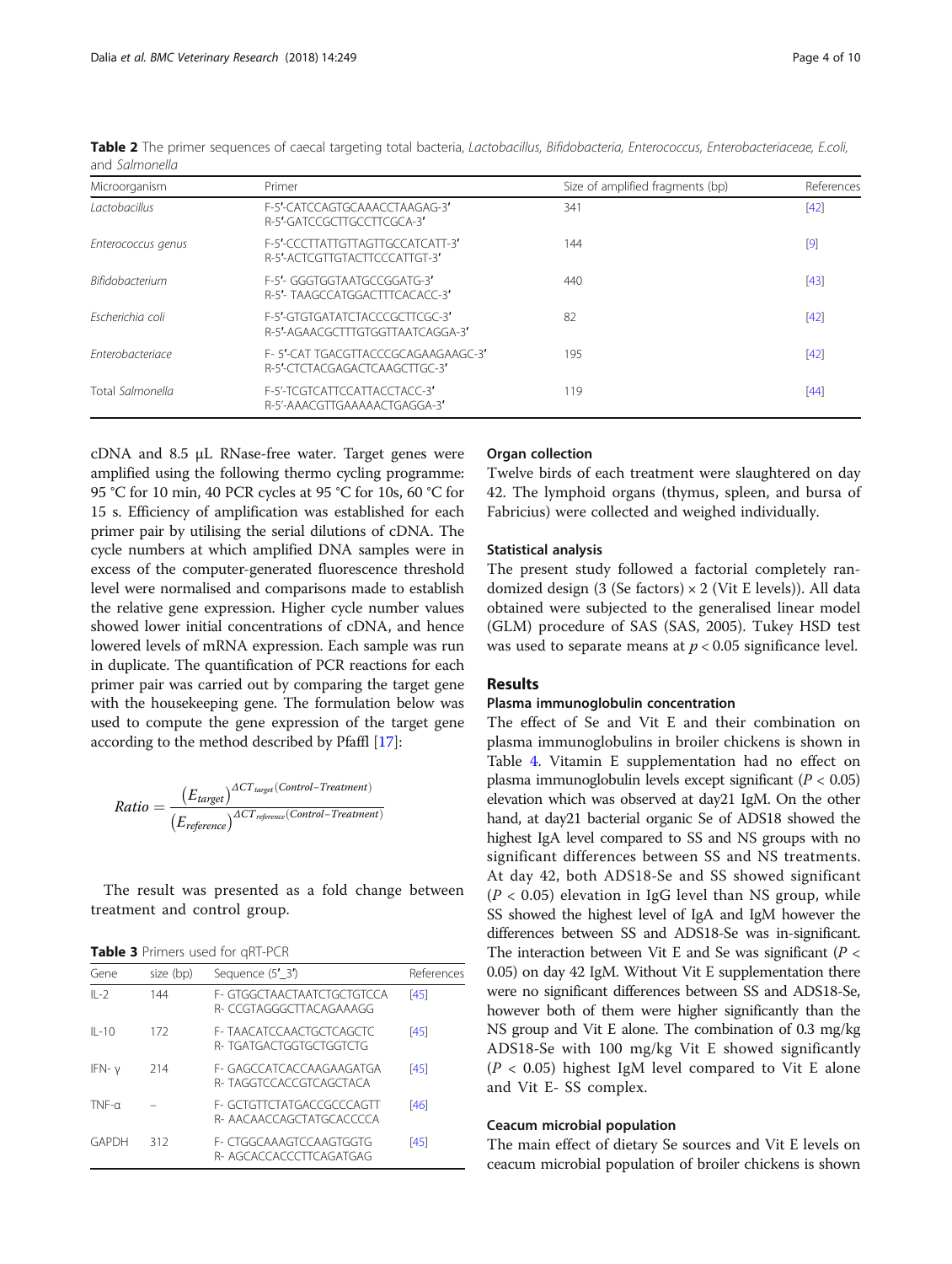| Treatments  |           | DAY 21             |           |                    | DAY 42             |                    |                      |
|-------------|-----------|--------------------|-----------|--------------------|--------------------|--------------------|----------------------|
|             |           | IgA (g/L)          | IgG (g/L) | IgM (g/L)          | IgA (g/L)          | IgG (g/L)          | IgM (g/L)            |
| Vit E mg/kg |           |                    |           |                    |                    |                    |                      |
| $\circ$     |           | 1.135              | 4.239     | $0.837^{b}$        | 1.599              | 7.148              | 0.967                |
| 100         |           | 1.169              | 4.234     | 1.003 <sup>a</sup> | 1.524              | 7.279              | 1.038                |
| Se sources  |           |                    |           |                    |                    |                    |                      |
| <b>NS</b>   |           | 1.053 <sup>b</sup> | 3.695     | 0.875              | 1.357 <sup>b</sup> | 6.556 <sup>b</sup> | 0.941                |
| SS          |           | 1.101 <sup>b</sup> | 4.439     | 0.966              | $1.645^{\text{a}}$ | 7.505 <sup>a</sup> | 1.040                |
| ADS18-Se    |           | 1.302 <sup>a</sup> | 4.577     | 0.917              | $1.482^{ab}$       | 7.577 <sup>a</sup> | 1.027                |
| SEM         |           | 0.039              | 0.179     | 0.032              | 0.074              | 0.181              | 0.020                |
| p Values    |           |                    |           |                    |                    |                    |                      |
| Vit         |           | 0.618              | 0.987     | 0.004              | 0.547              | 0.682              | 0.018                |
| Se          |           | 0.019              | 0.105     | 0.378              | 0.011              | 0.028              | 0.042                |
| Se*Vit      |           | 0.354              | 0.364     | 0.134              | 0.174              | 0.201              | 0.032                |
| Vit E 0     | <b>NS</b> | 0.987              | 3.353     | 0.723              | 1.387              | 6.078              | $0.938^{b}$          |
|             | SS        | 1.153              | 4.690     | 0.888              | 2.033              | 7.690              | $0.999$ <sup>a</sup> |
|             | ADS18-Se  | 1.263              | 4.675     | 0.899              | 1.378              | 7.676              | 1.036 <sup>a</sup>   |
| Vit E 100   | <b>NS</b> | 1.118              | 4.035     | 1.028              | 1.328              | 7.036              | 0.943 <sup>b</sup>   |
|             | SS        | 1.048              | 4.187     | 1.045              | 1.659              | 7.321              | 0.940 <sup>b</sup>   |
|             | ADS18-Se  | 1.342              | 4.479     | 0.936              | 1.588              | 7.479              | 1.017a               |
| SEM         |           | 0.039              | 0.179     | 0.031              | 0.073              | 0.180              | 0.020                |

<span id="page-4-0"></span>Table 4 Effect of dietary selenium sources and Vit E levels on antibody response in broiler chickens

 $a^{-b}$  means with different superscripts within a column-subgroup are significantly different (P < 0.05) a<sup>-b</sup> means with different superscripts within a column of significant interaction are significantly different (P <

NS no Se supplement, SS sodium selenite, ADS18-Se bacterial organic Se

Experimental unit,  $(n = 12)$ 

in Table 5. The Lactobacilli spp. in the group of birds treated with ADS18-Se was significantly higher than the SS and NS treated groups. Moreover, ADS18-Se supplementation was associated with the highest Bifidobacteria spp., and the lowest E.coli and Salmonella spp. compared to SS and NS groups, however, the difference between ADS18-Se and SS group was insignificant.

On the other hand, dietary supplementation of Vit E had no effect on ceacum microbial population except for moderate reduction observed in Salmonella spp. count, which was significantly ( $P < 0.05$ ) different compared to un-supplemented diet.

## Splenic cytokines gene expression

The effect of Se and Vit E on spleen cytokines gene ex-pression is shown in Table [6.](#page-5-0) Selenium  $\times$  Vit E interactions were significant ( $p < 0.0001$ ) for a pro-inflammatory cytokine (TNF-α, IFN-γ) and anti-inflammatory cytokine

| Table 5 Main effect of dietary selenium sources and Vit E levels on ceacum microbial population of 42-day broiler chickens |  |
|----------------------------------------------------------------------------------------------------------------------------|--|
|----------------------------------------------------------------------------------------------------------------------------|--|

| Parameters              | Se                |                    |                   | Vit E             |            | <b>SEM</b> | p values |       |        |  |
|-------------------------|-------------------|--------------------|-------------------|-------------------|------------|------------|----------|-------|--------|--|
| Log 10 copy no/g ceacum | <b>NS</b>         | SS                 | ADS18-Se          | $\circ$           | 100        |            | Se       | Vit   | Se*Vit |  |
| Lactobacilli spp.       | $6.91^{b}$        | 6.98 <sup>b</sup>  | 7.74 <sup>a</sup> | 7.03              | 7.33       | 0.099      | 0.001    | 0.699 | 0.060  |  |
| Bifidobacteria spp.     | 7.01 <sup>b</sup> | $7.57^{ab}$        | 8.21 <sup>a</sup> | 7.40              | 7.65       | 0.163      | 0.029    | 0.489 | 0.145  |  |
| Enterobacteria spp.     | 4.20              | 4.02               | 4.53              | 4.23              | 4.25       | 0.087      | 0.146    | 0.914 | 0.784  |  |
| Enterococcus spp.       | 6.86              | 7.25               | 6.88              | 7.08              | 6.76       | 0.081      | 0.128    | 0.118 | 0.240  |  |
| E.coli                  | 4.56 <sup>a</sup> | 4.33 <sup>ab</sup> | $4.21^{b}$        | 4.44              | 4.34       | 0.049      | 0.012    | 0.315 | 0.787  |  |
| Salmonella spp.         | 3.41 <sup>a</sup> | 3.04 <sup>ab</sup> | 2.80 <sup>b</sup> | 3.38 <sup>a</sup> | $2.84^{b}$ | 0.105      | 0.031    | 0.006 | 0.126  |  |

 $a-b$ Means with different superscripts within a row-subgroup are significantly different (P < 0.05). NS no Se supplement, SS sodium selenite, ADS18-Se bacterial organic Se. Experimental unit,  $(n = 12)$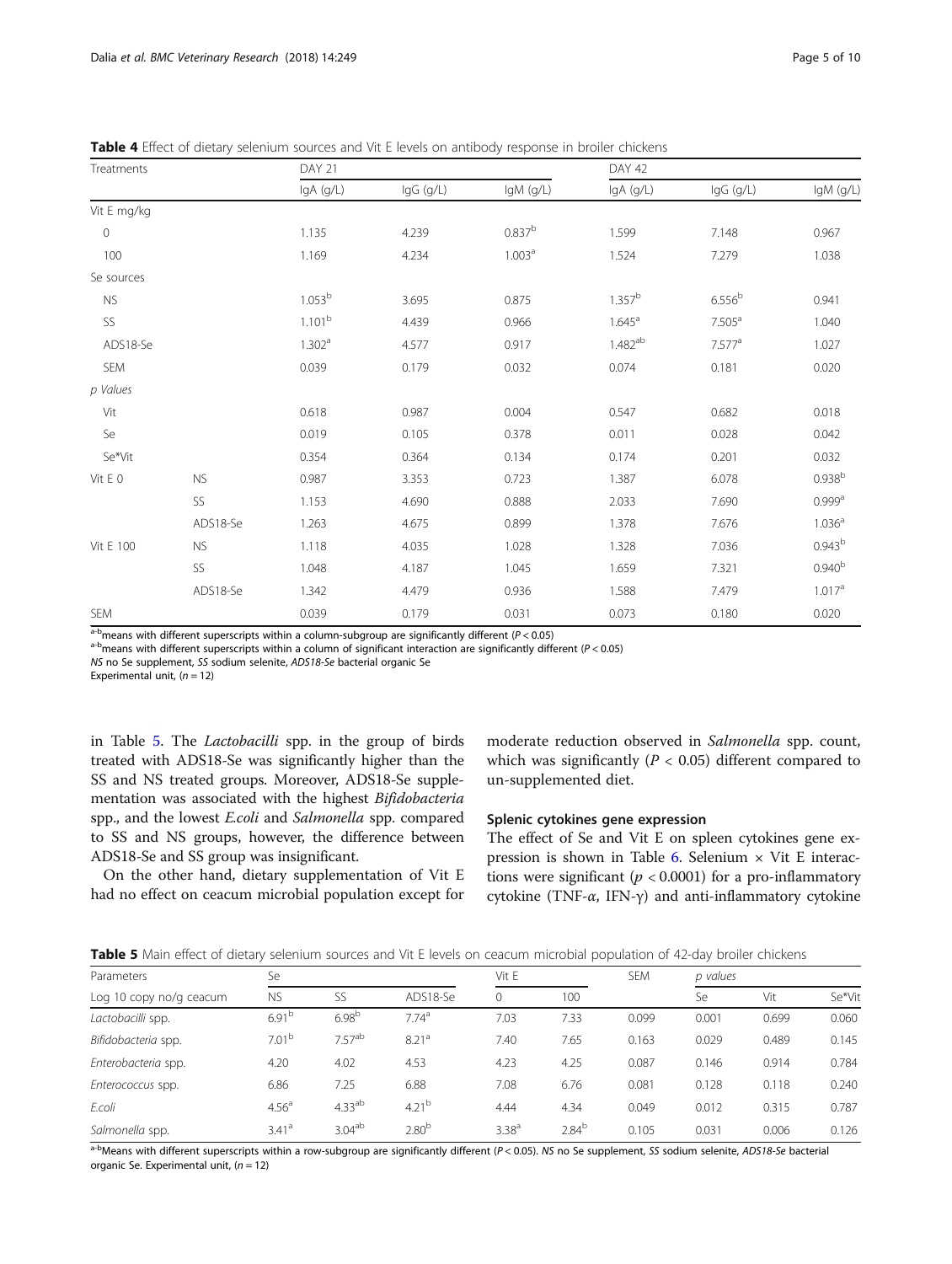| Items       |           | TNF-                 | $IFN-\gamma$       | $IL-2$               | $IL-10$              |
|-------------|-----------|----------------------|--------------------|----------------------|----------------------|
| Vit E mg/kg |           |                      |                    |                      |                      |
| $\Omega$    |           | 0.879                | 0.786              | 2.019                | 2.066                |
| 100         |           | 1.100                | 0.808              | 3.019                | 4.609                |
| Se sources  |           |                      |                    |                      |                      |
| <b>NS</b>   |           | 0.854                | 0.911              | 1.524                | 2.829                |
| SS          |           | 1.134                | 0.798              | 3.029                | 3.633                |
| ADS18-Se    |           | 0.981                | 0.682              | 3.006                | 3.551                |
| <b>SEM</b>  |           | 0.226                | 0.169              | 0.259                | 0.296                |
| P values    |           |                      |                    |                      |                      |
| Vit         |           | 0.0048               | 0.6935             | < .0001              | < .0001              |
| Se          |           | 0.0133               | 0.0117             | < .0001              | < 0006               |
| Se*Vit      |           | < .0001              | < .0001            | < .0001              | < .0001              |
| Vit E 0     | <b>NS</b> | 1.000 <sup>a</sup>   | 1.000 <sup>a</sup> | 1.000 <sup>c</sup>   | 1.000 <sup>c</sup>   |
|             | SS        | $0.992$ <sup>a</sup> | $0.875^{b}$        | 1.203 <sup>b</sup>   | $2.796^{b}$          |
|             | ADS18-Se  | $0.644^{b}$          | 0.483 <sup>c</sup> | 2.756 <sup>a</sup>   | 2.402 <sup>b</sup>   |
| Vit E 100   | <b>NS</b> | 0.708 <sup>b</sup>   | 0.822 <sup>b</sup> | 1.048 <sup>c</sup>   | 4.658 <sup>a</sup>   |
|             | SS        | $0.975$ <sup>a</sup> | 0.720 <sup>b</sup> | $3.655$ <sup>a</sup> | 4.470 <sup>a</sup>   |
|             | ADS18-Se  | 0.918 <sup>a</sup>   | $0.882^{b}$        | 2.257 <sup>b</sup>   | $4.699$ <sup>a</sup> |
| <b>SEM</b>  |           | 0.061                | 0.042              | 0.258                | 0.294                |

<span id="page-5-0"></span>Table 6 Effects of dietary selenium sources and vitamin E levels on cytokines gene expression of 42-day broiler chickens

<sup>a-b</sup>Means with different superscripts within a row-subgroup are significantly different ( $P < 0.05$ )  $\mathbb{P}^{\epsilon}$ means with different superscripts within a column are significantly different  $(P < 0.05)$ 

NS no Se supplement, SS sodium selenite, ADS18-Se bacterial organic Se. Experimental unit,  $(n = 12)$ 

(IL-2, IL-10). Without Vit E supplementation, Dietary Se of ADS18 down-regulated the TNF-α and IFN- γ significantly compared to SS and NS groups, and up-regulated the IL-2 and IL-10 significantly compared to other treatments, however, on IL-10 the effect of SS was higher compared to ADS18-Se. On the other hand, combination of either SS or ADS18-Se with Vit E had no significant effect on IFN- γ and IL-10 compared to Vit E alone, while Vit E alone showed the significantly lowest TNF- $\alpha$  compared to the Se combinations. Moreover, both Se combinations up-regulated IL-2 significantly compared to Vit E alone, but the SS combination was significantly higher than ADS18-Se.

Furthermore, it is clear that the combination of both sources of Se with the Vit E showed no better regulation compared to using each source alone, except for significant up-regulation observed on IL-10 of both sources, and up-regulation of 1 L-2 observed on SS.

#### Body weight, feed intake and lymphoid organ weights

The effects of vitamin E, Se sources, and their different combinations on the body weight, feed intake and lymphoid organ weights are shown in Table [7](#page-6-0). The final body weight was improved significantly ( $P < 0.05$ ) when the diet was supplemented with Vit E compared to un-supplemented diet, Moreover, both SS and ADS18-Se showed high final body weight compared to NS group. The ADFI showed that dietary Vit E lowered ADFI significantly compared to un-supplemented diet, Moreover Se supplementation in the form of SS or ADS18-Se showed significant reduction in ADFI compared to NS diet.

All dietary Se sources and Vit E supplementation had no significant effect on lymphoid organ weights. Moreover, there were no synergistic effects between Se and Vit E on lymphoid organ weights.

## **Discussion**

Immune system is a main factor that influences the animal's health and performance. It is well known that Se and Vit E can act synergistically and affect biological processes mainly, antioxidant and immunity [\[3](#page-8-0)]. Dietary Vit E and Se combination improved the humoral immunity and provided better immunity response through their role on free radical elimination and oxidative stress stability of the immune cells [\[8](#page-8-0)] Generally, the results of this study indicated that there are synergistic effects between Vit E and Se on plasma immunoglobulin, which appeared just in plasma IgM level Table [4](#page-4-0). Combination of Vit E with bacterial organic Se of ADS18 significantly increased plasma IgM concentration in broiler chickens compared with the chicks fed SS- Vit E complex or Vit E alone. This result was consistent with the finding that Vit E and Se combination improved the humoral immunity and provided better immunity response [[8](#page-8-0), [11\]](#page-8-0), when a dietary vitamin E (0, 125 and 250 mg/kg), selenium (Se, 0, 0.5 and 1 mg/kg), and their different combinations on humoral immunity was examined by intravenous injection of 7% sheep red blood cell (SRBC) followed by evaluation of serum for antibody titers in primary and secondary responses. Vitamin E and Se showed interactive effects on antiSRBC titers. Dietary vitamin E and Se alone also resulted in improve-ment of primary and secondary antibody responses [\[11](#page-8-0)]. On the other hand, Supplementation of 200 mg vitamin E/ kg and 0·2 mg selenium/kg resulted in a significantly higher antibody titres, that associated with an increased serum concentration of total immunoglobulins and circulatory immune complexes [\[8\]](#page-8-0). Moreover, combined Vit E and Se, significantly increased serum IgG and IgM levels in mice after their exposure to sodium azide [\[9](#page-8-0)] .

Dietary supplementation of Vit E in broiler chicken improved primary and secondary antibody responses after heat stress challenge [[18](#page-8-0)]. According to Habibian et al. [[11](#page-8-0)], supplementation of Vit E at both 125 and 250 mg/kg levels showed no effect on IgM level in broiler chickens. Furthermore, Vit E supplementation had no significant effect on immunoglobulin levels of IgA, IgM, and IgG in the serum of duck [\[19\]](#page-8-0). This partially agreed with this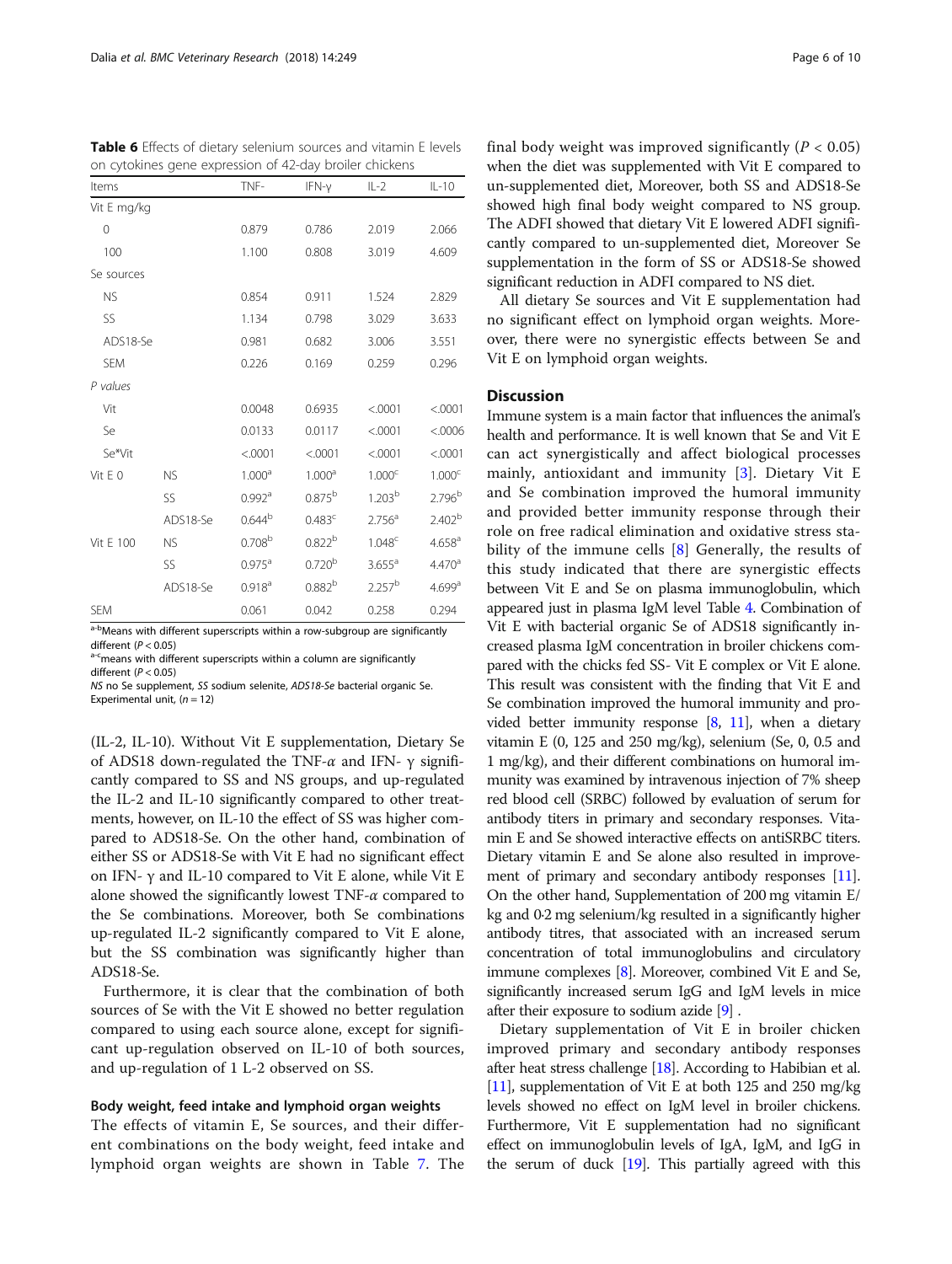| Items (g)                       | Se                  |           |                     | Vit E               |                     | <b>SEM</b> | P values    |       |         |  |
|---------------------------------|---------------------|-----------|---------------------|---------------------|---------------------|------------|-------------|-------|---------|--|
|                                 | <b>NS</b>           | SS        | ADS18-Se            | 0                   | 100                 |            | Se          | Vit   | Se* Vit |  |
| Initial BW                      | 41.9                | 42.1      | 43.3                | 43.2                | 42.5                | 0.28       | 0.325       | 0.135 | 0.543   |  |
| Final BW                        | 2747.7 <sup>b</sup> | 2858.3ª   | 2900.8 <sup>a</sup> | 2799.7 <sup>b</sup> | 2871.4 <sup>a</sup> | 21.79      | 0.004       | 0.048 | 0.565   |  |
| Average DFI                     | $98.34^{a}$         | 92.67 $b$ | 90.89 <sup>b</sup>  | 99.71 <sup>a</sup>  | $94.23^{b}$         | 1.21       | $\leq 0001$ | 0.001 | 0.061   |  |
| Lymphoid organ weight (% of BW) |                     |           |                     |                     |                     |            |             |       |         |  |
| Thymus                          | 0.204               | 0.169     | 0.209               | 0.205               | 0.178               | 0.014      | 0.483       | 0.367 | 0.272   |  |
| Bursa                           | 0.064               | 0.059     | 0.057               | 0.053               | 0.067               | 0.006      | 0.873       | 0.218 | 0.152   |  |
| Spleen                          | 0.123               | 0.137     | 0.114               | 0.115               | 0.138               | 0.010      | 0.755       | 0.365 | 0.788   |  |

<span id="page-6-0"></span>Table 7 Main effect means of dietary selenium sources and vitamin E levels on body weight, feed intake and lymphoid organ weight of 42-day broiler chickens

 $a-b$  Means with different superscripts within a row-subgroup are significantly different ( $P < 0.05$ )

NS no Se supplement, SS sodium selenite, ADS18-Se, bacterial organic Se

BW body weight, DFI daily feed intake per pen  $(n = 6)$ 

study's finding that there was no significant effect observed in IgA and IgG levels due to Vit E supplementation, however IgM level was significantly increased at day 21, but at day 42 the effect was significantly interactive with Se factor.

On the other hand, Khan et al. [\[20](#page-8-0)], demonstrated that dietary Se (inorganic Se) could improve immunity and significantly enhance the synthesis of IgA and IgG in broilers. This was clearly observed in this study, that Se supplementation of both inorganic and bacterial organic sources improved the bird's immunity via IgA, IgG, and IgM elevation at day 42, but at day 21 bacterial organic Se showed significantly highest IgG level compared to SS and NS groups Table [5](#page-4-0). However, our study concern about the different Se sources mainly the bacterial organic Se as unusual source of Se. This could be explained by the role of Se in protection and thus activation of B-lymphocytes cells which is the source of immunoglobulin [[21](#page-8-0)]. Moreover, Se could increase the interleukin 2 receptors on the surface of lymphocytes [\[22](#page-8-0)].

The regulation of gut microbiota can be achieved via dietary supplements which have the ability to stimulate the growth of beneficial bacteria, or selectively can suppress the activity and growth of pathogenic bacteria. Trace elements as a diet component may affect the diversity of intestinal microbiota [\[23\]](#page-8-0). A study conducted by Molan et al. [[24\]](#page-8-0), revealed that the addition of sodium selenite or sodium selenate alone in the concentration of  $(1, 2, 3, 4, \text{ and } 5 \text{ µg/ml})$  for each source, or their combination with China green tea to MRS culture of Lactobacillus rhamnosus and Bifidobacterium breve, enhanced their growth significantly compared to the control MRS. Oral supplementation of Se- china tea extract significantly  $(P < 0.05)$  increased the count of both Lactobacillus spp. and Bifidobacterium spp. in rat's ceacum compared to tea extract without Se [[25\]](#page-8-0). Moreover, bacterial culture of Lactobacillus casei rhamnosus showed improved cell viability when Se and cadmium (Cd) were added to the culture compared to the culture contained in the Cd alone [[26](#page-8-0)]. These studies supported the finding of the current study that Se supplementation enhances the population of ceacum Lactobacillus spp. and Bifidobacterium spp. compared to the basal diet, but the Se sourced from ADS18 showed better count than SS treatment.

Furthermore, the current study showed that Se supplementation of inorganic and bacterial organic Se reduced the ceacum numbers of E-coli and Salmonella spp., but the difference was significant just between ADS18-Se and NS groups. In the same manner, feeding of probiotics or Se-enriched probiotics to piglets was associated with higher *Lactobacillus* spp. count and lower *E-coli* compared to the basal diet and sodium selenite diet [\[27](#page-8-0)]. Selenium-enriched probiotics also decreased E-coli via undefined antimicrobial metabolites [\[28](#page-8-0)]. In contrast, dietary Se-yeast in chickens showed no effect on the caecal microbiota or Campylobacter jejuni colonisation [\[29](#page-8-0)]. Intestinal microbiota, are probably sensitive to some trace elements such as Se, which is important for normal function for some bacteria, however, at the same time is considered a toxic element to other bacteria. Therefore, changes in dietary Se which acts as an antioxidant may modulate the diversity of intestinal microbiota via oxidative stress suppression and providing a better medium for the growth of beneficial bacteria. Lactic acids and Bifidobacterium spp. are able to incorporate Se from the growth medium to their cells [\[26,](#page-8-0) [30](#page-8-0)], which may enhance their growth and activity. Moreover, lactic acid bacteria have a role in inhibiting the colonization of pathogenic microorganisms through their secreted hydrogen peroxide, acids, and other antimicrobial substances. Published data on the effect of Vit E on caecum microorganisms are scant, thus, the reduction in Salmonella spp. count in the present study due to Vit E supplementation remain unclear.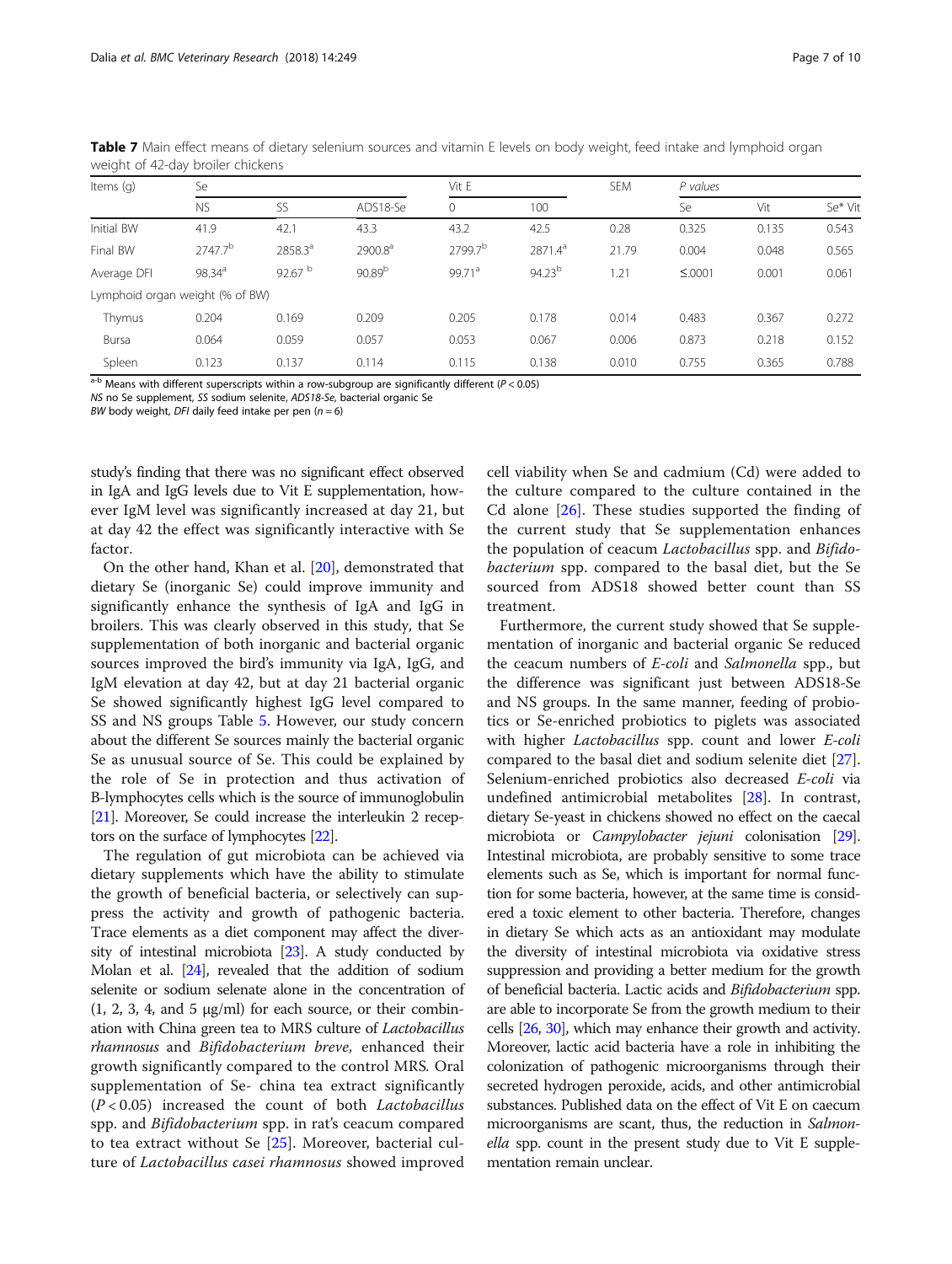Cytokines are small protein messengers released by the host as immune responses to infection, inflammation, and trauma. Some cytokines are anti-inflammatory and others are pro-inflammatory, and this also plays a role in the up-regulation of inflammatory reactions [\[31](#page-8-0)]. TNF-α, IFN-γ, and IL2 are pro-inflammatory cytokines that are produced by activated monocytes, macrophages, T cells, and natural killer cells. Adequate Se supplementation may enhance the immunity and decrease the host susceptibility to diseases [[32](#page-8-0)]. Infected Se- deficient mice were associated with significant increases in the expression of cytokines IL-6, TNF-α, IFN-γ IL-18, and IL-10 in the liver, while Se adequate mice showed over-expression in the liver IL-10 [[33](#page-8-0)]. However, in the present study, there was significant interaction between Se and Vit E on all examined splenic anti-inflammatory and pro-inflammatory cytokines expression, dietary Se of both ADS18 and SS down-regulated the IFN-γ and up-regulated IL-2 and IL-10 significantly compared to NS group, while ADS18 showed significant down-regulation of TNF-α level compared to both SS and NS groups. The down-regulation of pro-inflammatory cytokines observed in this study was due to IL-10 elevation, which is a known potent anti-inflammatory cytokine and deactivator of pro-inflammatory cytokine synthesis, macrophage, and monocyte [\[31\]](#page-8-0). However, the IL-2 up-regulation in this study was unexpected but according to Yang et al. [[34](#page-8-0)], IL-2, is also required for the growth, proliferation, and differentiation of T cells, and the spleen sight is highly enriched with T cells, B cells, and monocytes.

On the other hand, Vit E supplementation down-regulated the pro-inflammatory cytokines expression in chickens receiving lipopolysaccharide [\[35\]](#page-8-0). The present study indicated that combination of either SS or ADS18-Se with Vit E had no significant effect on IFN-  $γ$  and IL-10 compared to Vit E alone, while Vit E alone showed the significantly lowest TNF-αcompared to both Se combinations. To the best of the researcher's knowledge, there is no report about the effect of Se and Vit E combination on splenic cytokines expression, however, previous studies indicated that dietary Vit E could lower pro-inflammatory cytokine expression through the NF-κB pathway alteration [\[36](#page-8-0)]. On the other hand, dietary Se-regulated inflammatory cytokines via NF-κB and MAPK signaling pathways [[37\]](#page-8-0). Therefore, it is clear that, Se can induce immune response more than Vit E, through activation of anti-inflammatory cytokines and suppression of pro-inflammatory cytokines. The balance between anti-inflammatory and pro-inflammatory cytokines determines the severity of the disease.

In the current study, there was improvement in the final body weight and ADFI due to Vit E supplementation, and due to dietary Se either in bacterial organic or inorganic form. This was proved by the finding that supplementation of organic selenium and Vit E in the layer

diet was efficient for improving performance [\[38](#page-8-0)]. Supplementation of 200 mg/kg of Vit E in broiler diet improved weight gain and feed intake compared to the basal diet [[39\]](#page-8-0). In contrast, dietary Vit E and Se had no effect on the body weight of layer hens [\[40\]](#page-9-0), and different Vit E levels showed no significant changes in the broiler performance [\[41\]](#page-9-0). On the other hand, present study showed that both Se and Vit E supplementation had no significant effect on the lymphoid organ weights (thymus, bursa, and spleen) in broiler chickens. These findings are consistent with previous results of [[18\]](#page-8-0) who revealed that Vit E supplementation could not affect the lymphoid organ. Moreover, Habibian et al. [\[11](#page-8-0)] indicated that dietary Se had no positive effect on the lymphoid organ weights under heat stress, however, the dietary inclusion of Vit E showed improvement of the relative weights of lymphoid organs. Along the same lines of the findings of this study, no synergestic effect between Se and Vit E were observed for relative lymphoid organ weights in the study conducted by Habibian et al. [\[11](#page-8-0)], however, Swain et al. [\[10](#page-8-0)] reported that dietary Se and Vit E had a synergestic effect on the lymphoid organ weights in broiler chickens under normal environmental conditions.The reason for this difference is not clear.

## Conclusion

In conclusion, the present study showed that dietary supplementation of bacterial organic Se of ADS18 in broiler chickens increased the ceacum beneficial bacteria, and support the immune system more than SS. The synergistic effect of Se and Vit E was apparent on the plasma IgM levels and splenic cytokines gene expression. The inclusion of 100 mg/kg Vit E with 0.3 mg/kg ADS18-Se, effectively could support the immune system through regulation of some cytokines expression and immunoglobulin levels more than using ADS18-Se alone, while there was no difference between using SS alone or combined with Vit E.

#### Abbreviations

ADS18: Stenotrophomonas maltophilia; IFNγ: Interferon gamma; IgA: Immunoglobulin A; IgG: Immunoglobulin G; IgM: Immunoglobulin M; IL-10: Interleukin 10; IL-2: Interleukin-2; Se: Selenium; SS: Sodium selenite; TNFα: tumor necrosis factor alpha; Vit E: Vitamin E

#### Funding

This study was financed by the Fundamental Research Grant Scheme (FRGS 5524272) granted by Malaysian Ministry of Higher Education. A.M.D. was a recipient of scholarship from the Ministry of Higher Education and Scientific Research of Sudan and University of Khartoum, Sudan.

#### Availability of data and materials

The datasets used and/or analysed during the current study are available from the corresponding author on reasonable request.

#### Authors' contributions

A.M.D. analysed and interpreted data regarding birds performance and carried out laboratory analysis. M.F.J was a major contributor in the part of gene expression and qPCR. A.M.D., T.C.L, A.Q.S and A.A.S participated in the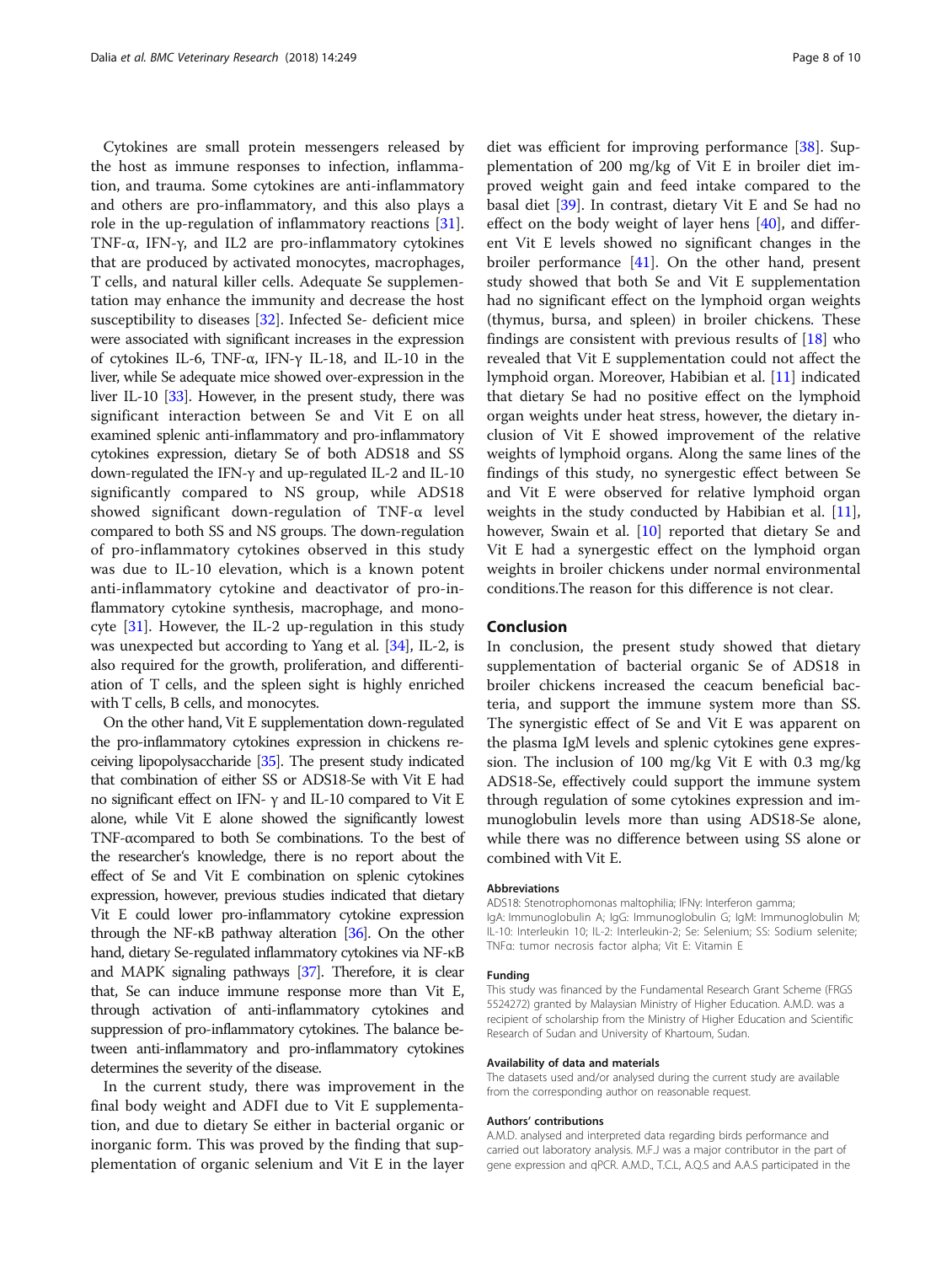#### <span id="page-8-0"></span>Ethics approval

The experimental protocol followed the guidelines approved by the Institutional Animal Care and Use Committee (IACUC) of the Universiti Putra Malaysia.

#### Consent for publication

"Not applicable"

#### Competing interests

The authors declare that they have no competing interests.

#### Publisher's Note

Springer Nature remains neutral with regard to jurisdictional claims in published maps and institutional affiliations.

#### Author details

<sup>1</sup>Department of Animal Science, Faculty of Agriculture, Universiti Putra Malaysia, 43400 Serdang, Selangor, Malaysia. <sup>2</sup>Department of Animal Nutrition, Faculty of Animal Production, University of Khartoum, Khartoum, Sudan. <sup>3</sup>Institute of Tropical Agriculture, Universiti Putra Malaysia, 43400 Serdang, Selangor, Malaysia.

#### Received: 27 February 2018 Accepted: 17 August 2018 Published online: 24 August 2018

#### References

- 1. Meydani SN, Chung H, Han SN. Effect of selenium and vitamin E status on host defense and resistance to infection. In: Micronutrient Deficiencies in the First Months of Life, vol. 52. Basel: Karger Publishers; 2003. p. 165–80.
- 2. Hernken R., Harmon R., Trammel S. Selenium of dairy cattle: a role for organic selenium. In: Jacques TPL and KA, editor. Biotechnol. Feed Ind. Loughborough, LEC, UK,: proc. Alltech 14th Ann. Symp. Nottingham: Nottingham University press; 1998. p. 797–803.
- 3. Liu Q, Lanari MC, Schaefer DM. A review of dietary vitamin E supplementation for improvement of beef quality. J Anim Sci. 1995;73:3131–40.
- 4. Hoffmann PR, Berry MJ. The influence of selenium on immune responses. Mol Nutr Food Res. 2008;52(11):1273–80.
- 5. Bellinger FP, Raman AV, Reeves MA, Berry MJ. Regulation and function of selenoproteins in human disease. Biochem J. 2009;422(1):11–22.
- 6. Köhrle J, Brigelius-Flohé R, Böck A, Gärtner R, Meyer O, Flohé L. Selenium in biology: facts and medical perspectives. Biol Chem. 2000;381(9–10):849–64.
- 7. Arthur JR, McKenzie RC, Beckett GJ. Selenium in the immune system. J Nutr. 2003;133(5):1457S–9S.
- Singh H, Sodhi S, Kaur R. Effects of dietary supplements of selenium, vitamin E or combinations of the two on antibody responses of broilers. Br Poult Sci. 2006;47:714–9.
- 9. El-Shenawy NS, AL-Harbi MS, Hamza RZ. Effect of vitamin E and selenium separately and in combination on biochemical, immunological and histological changes induced by sodium azide in male mice. Exp Toxicol Pathol. 2015;67:65–76.
- 10. Swain BK, Johri TS, Majumdar S. Effect of supplementation of vitamin E, selenium and their different combinations on the performance and immune response of broilers. Br Poult Sci. 2000;41:287–92.
- 11. Habibian M, Ghazi S, Moeini MM, Abdolmohammadi A. Effects of dietary selenium and vitamin E on immune response and biological blood parameters of broilers reared under thermoneutral or heat stress conditions. Int J Biometeorol. 2014;58:741–52.
- 12. Suzuki KT. Metabolomics of selenium: se metabolites based on speciation studies. J Health Sci. 2005;51(2):107–14.
- 13. Burk RF, Hill KE, Motley AK. Selenoprotein metabolism and function: evidence for more than one function for Selenoprotein P, 2. J Nutr. 2003;133(5):1517S–20S.
- 14. Surai PF. Natural antioxidants in avian nutrition and Reproduction. Nottingham: Nottingham University Press; 2002.
- 15. Dalia AM, Loh TC, Sazili AQ, Jahromi MF, Samsudin AA. The effect of dietary bacterial organic selenium on growth performance, antioxidant capacity, and Selenoproteins gene expression in broiler chickens. BMC Vet Res. 2017;13:254.
- 16. Navidshad B, Liang JB, Jahromi MF. Correlation coefficients between different methods of expressing bacterial quantification using real time PCR. Int J Mol Sci. 2012;13:2119–32.
- 17. Pfaffl MW. A new mathematical model for relative quantification in real-time RT-PCR. Nucleic Acids Res. 2001;29:e45.
- 18. Niu Z, Liu F, Yan Q, Li W. Effects of different levels of vitamin E on growth performance and immune responses of broilers under heat stress. Poult Sci. 2009;88(10):2101–7. 13
- 19. He J, Zhang KY, Chen DW, Ding XM, Feng GD, Ao X. Effects of vitamin E and selenium yeast on growth performance and immune function in ducks fed maize naturally contaminated with aflatoxin B1. Livest Sci. 2013;152:200–7.
- 20. Khan MZI, Akter SH, Islam MN, Karim MR, Islam MR, Kon Y. The effect of selenium and vitamin e on the lymphocytes and immunoglobulin-containing plasma cells in the lymphoid organ and mucosa-associated lymphatic tissues of broiler chickens. J Vet Med Ser C Anat Histol Embryol. 2008;37:52–9.
- 21. Combs G, Combs S Jr. The role of selenium in nutrition. In: Academic Press, Inc; 1986.
- 22. Roy M, Kiremidjian-Schumacher L, Wishe HI, Cohen MW, Stotzky G. Effect of selenium on the expression of high affinity interleukin 2 receptors. Proc Soc Exp Biol Med. 1992:36–43.
- 23. Kasaikina MV, Kravtsova MA, Lee BC, Seravalli J, Peterson DA, Walter J, et al. Dietary selenium affects host selenoproteome expression by influencing the gut microbiota. FASEB J. 2011;25:2492–9.
- 24. Molan AL, Flanagan J, Wei W, Moughan PJ. Selenium-containing green tea has higher antioxidant and prebiotic activities than regular green tea. Food Chem. 2009;114:829–35.
- 25. Molan AL. Antioxidant and prebiotic activities of selenium-containing green tea. Nutrients. 2013;29:476–7.
- 26. Araúz ILC, Afton S, Wrobel K, Caruso JA, Corona JFG, Wrobel K. Study on the protective role of selenium against cadmium toxicity in lactic acid bacteria: an advanced application of ICP-MS. J Hazard Mater. 2008;153:1157–64.
- 27. Lv CH, Wang T, Regmi N, Chen X, Huang K, Liao SF. Effects of dietary supplementation of selenium-enriched probiotics on production performance and intestinal microbiota of weanling piglets raised under high ambient temperature. J Anim Physiol Anim Nutr. 2015;99:1161–71.
- 28. Yang J, Huang K, Qin S, Wu X, Zhao Z, Chen F. Antibacterial action of selenium-enriched probiotics against pathogenic Escherichia coli. Dig Dis Sci. 2009;54:246–54.
- 29. Thibodeau A, Letellier A, Yergeau É, Larrivière-Gauthier G, Fravalo P. Lack of evidence that selenium-yeast improves chicken health and modulates the caecal microbiota in the context of colonization by Campylobacter jejuni. Front Microbiol. 2017;8:1–9.
- 30. Zhang B, Zhou K, Zhang J, Chen Q, Liu G, Shang N, et al. Accumulation and species distribution of selenium in se-enriched bacterial cells of the Bifidobacterium animalis 01. Food Chem. 2009;115:727–34.
- 31. Dinarello CA. Proinflammatory cytokines. Chest. 2000;118:503–8.
- 32. Tsuji PA, Carlson BA, Anderson CB, Seifried HE, Hatfield DL, Howard MT. Dietary selenium levels affect selenoprotein expression and support the interferon-γ and IL-6 immune response pathways in mice. Nutrients. 2015;7:6529–49.
- 33. Wang C, Wang H, Luo J, Hu Y, Wei L, Duan M, et al. Selenium deficiency impairs host innate immune response and induces susceptibility to Listeria monocytogenes infection. BMC Immunol. 2009;10:55.
- 34. Yang J, Liu L, Sheikhahmadi A, Wang Y, Li C, Jiao H, et al. Effects of corticosterone and dietary energy on immune function of broiler chickens. PLoS One. 2015;10:1–14.
- 35. Leshchinsky TV, Klasing KC. Profile of chicken cytokines induced by lipopolysaccharide is modulated by dietary alpha-tocopheryl acetate. Poult Sci. 2003;82:1266–73.
- 36. Sen CK, Packer L. Antioxidant and redox regulation of gene transcription. FASEB J. 1996;10:709–20.
- 37. Zhang W, Zhang R, Wang T, Jiang H, Guo M, Zhou E, et al. Selenium inhibits LPS-induced pro-inflammatory gene expression by modulating MAPK and NF-κB signaling pathways in mouse mammary epithelial cells in primary culture. Inflammation. 2014;37:478–85.
- 38. Ziaei N, Pour EE. The effects of different levels of vitamin-E and organic selenium on performance and immune response of laying hens. Afr J Biotechnol. 2013;12(24)
- 39. Maini S, Rastogi SK, Korde JP, Madan AK, Shukla SK. Evaluation of oxidative stress and its amelioration through certain antioxidants in broilers during summer. J Poult Sci. 2007;44(3):339–47.